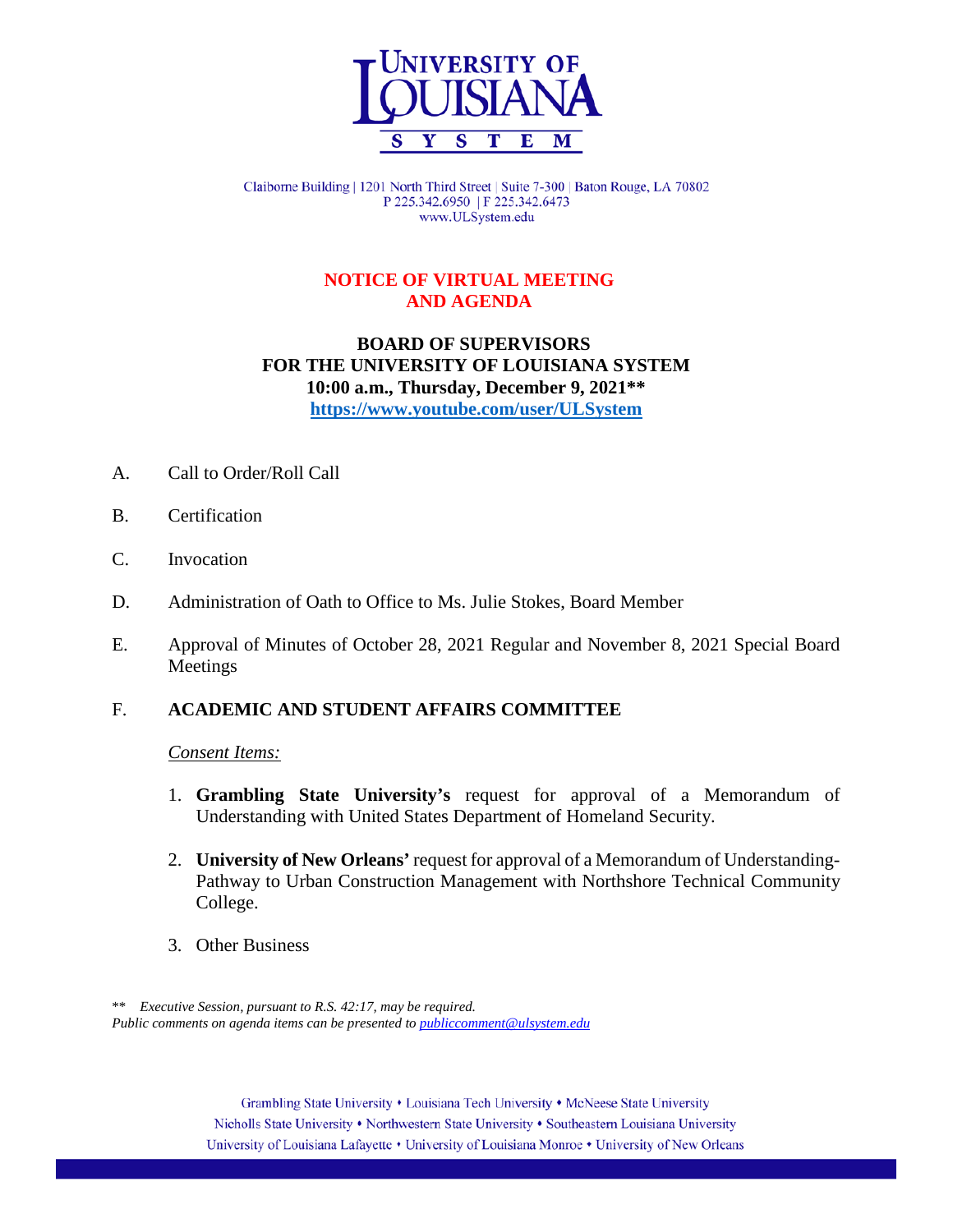### G. **ATHLETIC COMMITTEE**

#### *Consent Item:*

1. **University of Louisiana at Monroe's** request for approval of a third amendment to the contract for Mr. Tim Baldwin, Head Men's Golf Coach, effective November 16, 2021.

### *Discussion/Action:*

- 2. Conference Dynamics
- 3. Other Business

# H. **FACILITIES PLANNING COMMITTEE**

#### *Consent Items:*

- 1. **Grambling State University's** request for approval to amend its Five-Year Capital Outlay submission to include the project, Campus Access Control.
- 2. **Louisiana Tech University's** request for approval to enter into a Ground Lease with the Louisiana Tech University Foundation, for the purpose of constructing the Sarah and A.L. Williams Champions Plaza, as authorized by La. R.S. 17:3361.
- 3. **McNeese State University's** request for approval to enter into a Land Lease for 10 years with ADSOURCE, LLC so they may construct a billboard and in turn compensate the University on a monthly basis for the length of the Lease.
- 4. **Nicholls State University's** request for approval to enter into a Ground Lease with the Nicholls State University Foundation for the construction of an enclosed batting facility at the Softball Field, as authorized by La. R.S. 17:3361.
- 5. **Nicholls State University's** request for approval to enter into a Ground Lease with the Nicholls State University Foundation for interior renovations to Stopher Gymnasium, as authorized by La. R.S. 17:3361.
- 6. **Southeastern Louisiana University's** request for approval to revise an existing Ground Lease, approved by the Board of Supervisors on September 9, 2016, with the Lion Athletics Association, Inc. for the property described as the site of the field area within Alumni Field Stadium.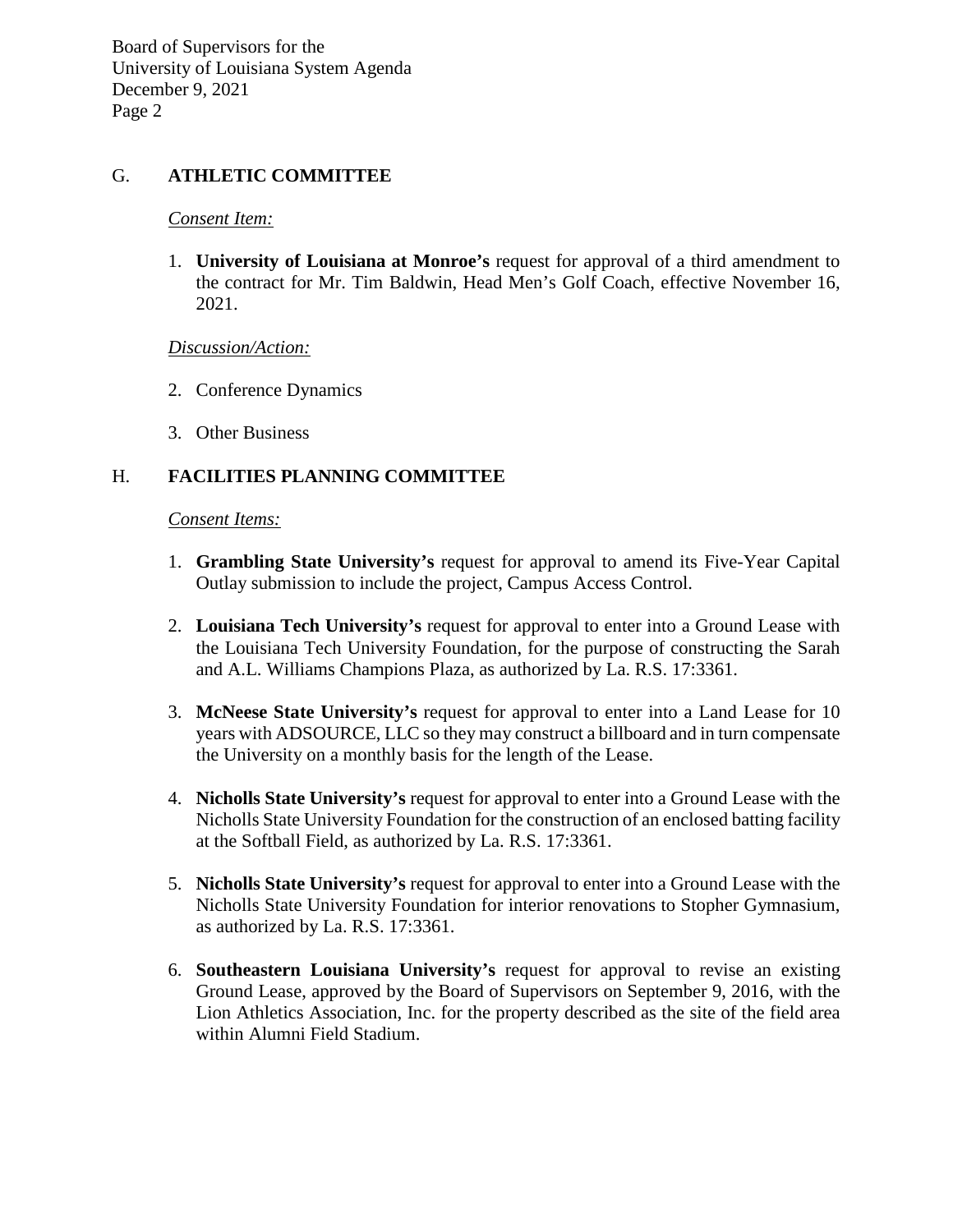- 7. **University of Louisiana at Lafayette's** request for approval to apply to the Federal Government for acquisition of, and to acquire at a 100% discount, certain land and buildings owned by the United States of America and operated and maintained by the University of Louisiana at Lafayette's New Iberia Research Center, as authorized by La. R.S. 17:3351.
- 8. **University of Louisiana at Lafayette's** request for approval to amend its Five-Year Capital Outlay submission to include Planning & Construction for four projects.
- 9. **University of Louisiana at Monroe's** request for approval for the naming of the Head Track and Field Coach Office in Brown Stadium to "Charles H. (Charlie Mc) McDonald," and allow for other naming opportunities in the future for Brown Stadium.
- 10. **University of Louisiana at Monroe's** request for approval of naming commitments received for the Wally Jones Golf Complex that provided construction funding for this state-of-the-art facility, and allow for one other naming opportunity in the future.
- 11. **University of Louisiana at Monroe's** request for approval of naming commitments received for the Stangier-Young Leadership Center that provided construction funding for this state-of-the-art facility, and allow for other naming opportunities in the future.
- 12. **University of Louisiana at Monroe's** update on naming opportunities for the Laird Weems Center.
- 13. Other Business

# I. **FINANCE COMMITTEE**

*Consent Items:*

- 1. **Louisiana Tech University's** request for approval of the Board of Supervisors for the University of Louisiana System for the execution of supplemental leases between the Board, on behalf of the University, and Innovative Student Facilities Inc., in connection with the refunding of all or a portion of the University's outstanding Series 2013 Bonds.
- 2. **Louisiana Tech University's** request for approval of the Board of Supervisors for the University of Louisiana System for the execution of supplemental leases between the Board, on behalf of the University, and Innovative Student Facilities Inc., in connection with the refunding of all or a portion of the University's outstanding Series 2015 Bonds.
- 3. **Louisiana Tech University's** request for approval to enter into a Cooperative Endeavor Agreement with the City of Bossier and Parish of Bossier for the public purpose of constructing and managing the Louisiana Technology Research Institute Facility.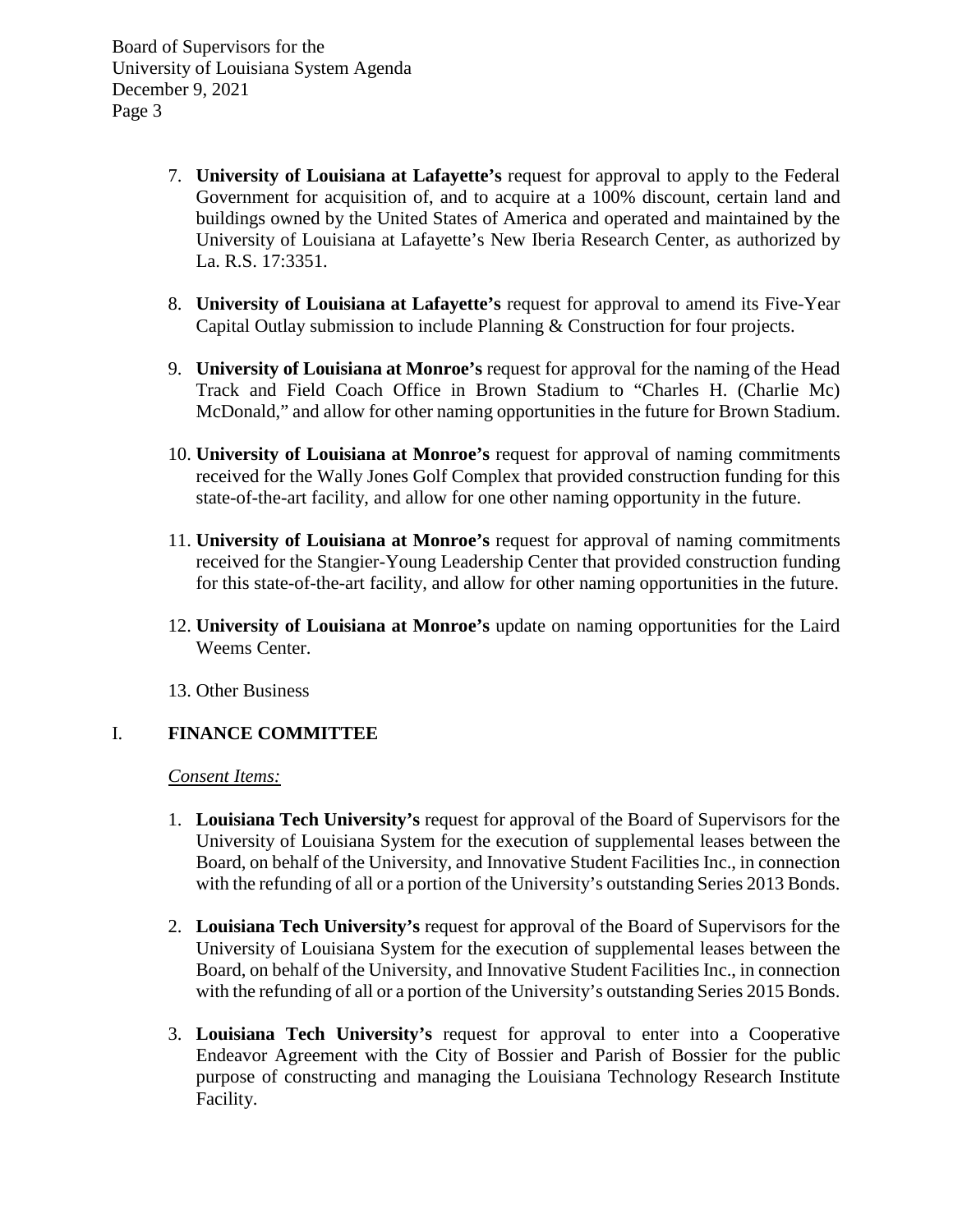- 4. **Northwestern State University's** request to revise the current Crow-Allen Scholarship award amount.
- 5. **University of Louisiana at Monroe's** request for approval to amend the University's existing lease agreement with Barnes and Noble College Bookstores, LLC, and implement the First Day Complete Program.
- 6. **University of Louisiana System's** request for approval to establish LEQSF (8g) Endowed Chairs, Endowed Professorships, Endowed Superior Graduate Student Scholarships, and Endowed First Generation Scholarships as follows:

### *Louisiana Tech University (7)*

- a. George Leroy Erskine, Jr. Endowed Graduate Scholarship in the College of Engineering and Science
- b. Justin and Jeanette Hinckley Endowed Superior Graduate Scholarship in the College of Education
- c. Justin and Jeanette Hinckley Endowed Superior Graduate Scholarship in Biological Sciences
- d. Dana Miller Packman Endowed Superior Graduate Scholarship in the College of Education, Counseling Psychology Program
- e. Argent Endowed Superior Graduate Scholarship in the College of Business
- f. Gary A. Moore Family Endowed Professorship for the College of Business
- g. Joy Lynn Moore and Sidney W. Campbell Professorship for the College of Education

# *University of Louisiana at Lafayette (3)*

- a. Kathleen B. Blanco Public Policy Center/BORSF Endowed Chair
- b. Educational Innovation, Research, and Policy/BORSF Endowed Chair
- c. Joel Lafayette Fletcher Jr. & Ralph W.E. Jones Sr./BORSF Endowed Superior Graduate Student Scholarship in Education

### *University of Louisiana at Monroe (4)*

- a. Frank and Susan Hoffmann Superior Graduate Student Scholarship
- b. Marilyn Frances and Louis St. Amant Superior Graduate Student Scholarship
- c. ULM Physical Therapy First Generation Endowed Scholarship
- d. Paxton and Nelda Oliver Endowed Professorship in Speech Language Pathology

### *Discussion/Action:*

7. **University of Louisiana System's** report on internal and external audit activity for the period of October 25 through December 3, 2021.